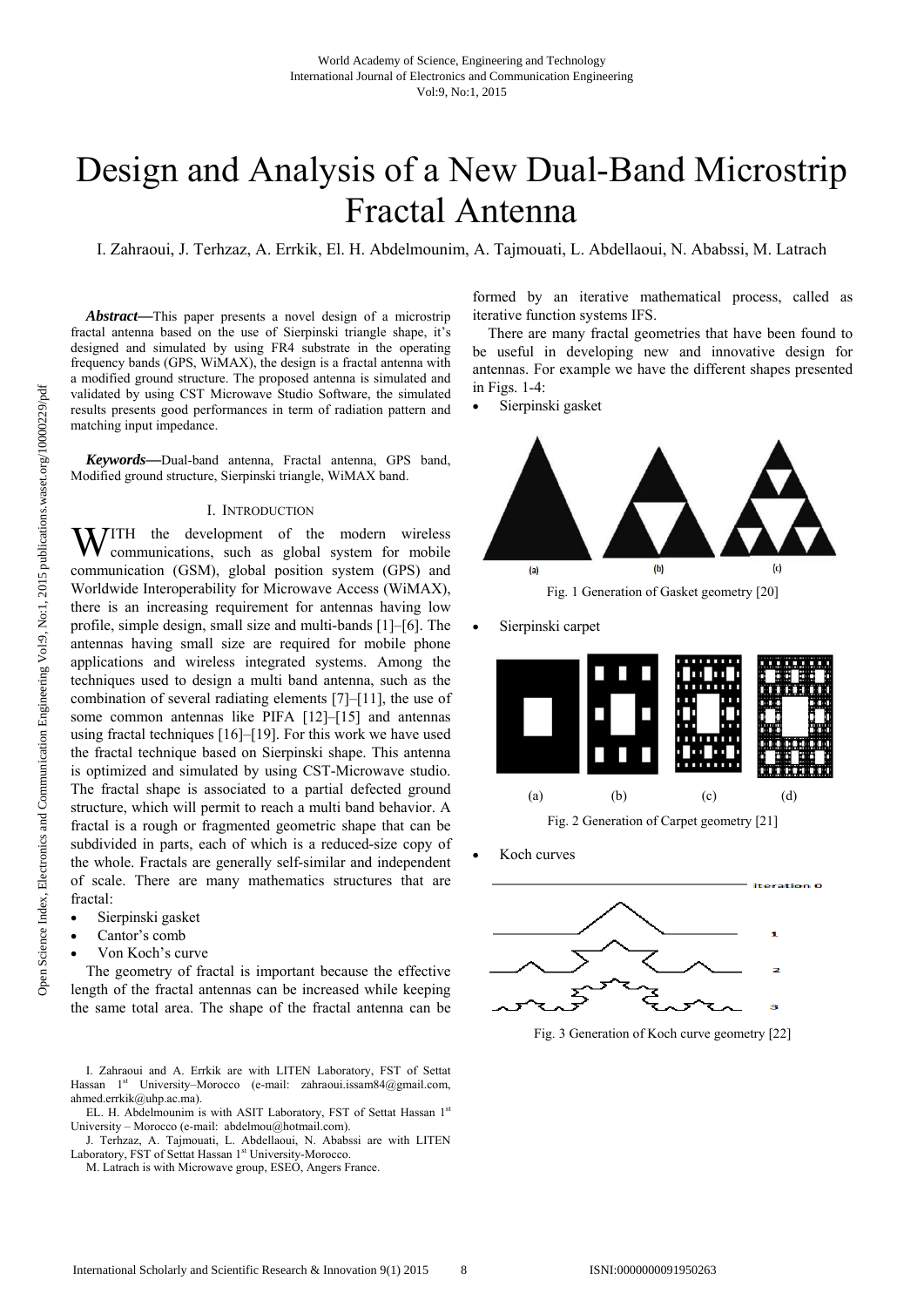The cantor set geometry



After studying the theory and different fractal shapes, we have developed and validated into simulation a new microstrip fractal multi band antenna. The proposed antenna is compact, easy to be fabricated and presents good performances concerning the radiation pattern and matching input impedance for all intended operating frequency bands.

# II. ANTENNA DESIGN AND SIMULATION RESULTS

The Sierpinski is the one of the mathematician who has proposed the Sierpinski triangle at 1961 [24]. Fig. 5 presents the proposed Sierpinski triangle multiband antenna with different scale factors ( $\delta$ 1=h1/h2,  $\delta$ 2=h2/h3and  $\delta$ 3=h3/h4) as mentioned in [25]:

$$
\mathbf{d} = h_n / h_{n+1} \tag{1}
$$



Fig. 5 Geometry of Sierpinski

where n is the iteration number and h is the height of the triangle.

The antenna design is based on the use of this Sierpinski configuration, for the substrate we have used FR4, with 1.6mm as a thickness, 4.4 for the relative dielectric constant and 0.025 for the loss tangent. The antenna is composed from the radiator associated to a modified ground. As we can see in Fig. 6, the different optimized slots permit to reach the desired frequency bands and to have multi band behavior. The antenna is fed by a 50 Ohm microstrip line, the total area of the whole circuit are  $55X 50$  mm<sup>2</sup>.

After many series of optimizations by using CST Microwave Studio, we have validated into simulation the proposed antenna structure depicted in Fig. 7. The different dimensions are presented in Table I. We can conclude that the first resonant mode occurs at the frequency of 1.58 GHz, that can match to the GPS band and the second resonant mode

occurs at the frequency of 3.52 GHz with a bandwidth (3.5- 3.55 GHz), and the third resonant occurs at 5.6GHz with bandwidth (5.45-5.70GHz), which tends to the WiMAX band.



Fig. 6 Geometry of the proposed antenna with the modified GND



Fig. 7 Return loss versus frequency for different ground configurations

| <b>TABLEI</b><br>DIMENSION OF THE PROPOSED ANTENNA (UNIT: MM) |       |  |
|---------------------------------------------------------------|-------|--|
| Parameter                                                     | Value |  |
| Ls                                                            | 55    |  |
| Ws                                                            | 50    |  |
| $_{I}$                                                        | 55    |  |
| Wh                                                            | 50    |  |
| LI                                                            | 15    |  |
| L <sub>2</sub>                                                | 25    |  |
| L <sub>3</sub>                                                | 8     |  |
| W <sub>2</sub>                                                | 32    |  |
| W <sub>3</sub>                                                | 20    |  |
| W4                                                            | 0.5   |  |

The simulated antenna radiation patterns for the three resonant frequencies are shown in Figs. 8 (a), (b) and (c) respectively.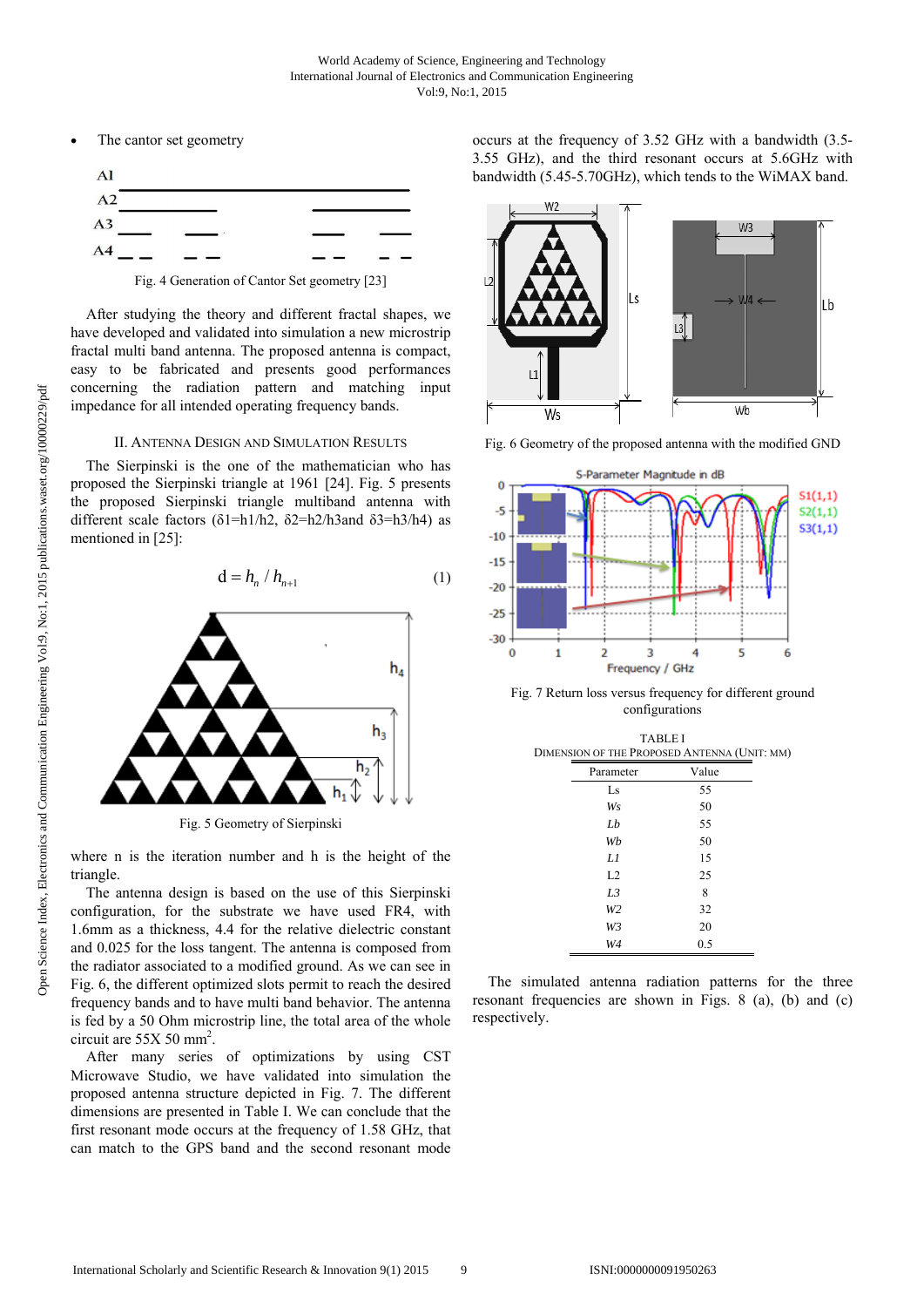









# (c)

Fig. 8 3D radiation pattern of the proposed antenna (a)  $\omega$  1.58 GHz (b) @ 3.5 GHz (c) @ 5.6 GHz

### II.CONCLUSION

In this paper, a multiband microstrip antenna based on a fractal configuration with a modified ground integrating optimized slots, has been proposed and optimized for GPS and WiMAX applications. The antenna exhibits good performances and good matching input impedance at, 1.58, 3.5 and 5.6GHz. The antenna is low cost, compact, and exhibits moderate gain and stable radiation patterns which make it suitable for multiband wireless applications. This antenna has been validated into simulation by using CST Microwave studio, the entire area of this antenna is  $50 \times 55$ mm<sup>2</sup>. The different steps followed to design such antenna can be followed to match this structure to others operating frequency bands.

#### ACKNOWLEDGMENT

We have to thank Mr. Mohamed Latrach Professor in ESEO, engineering institute in Angers, France, for allowing us to use all the equipments and software available in his laboratory.

#### **REFERENCES**

- [1] C.G. Permana, A. Munir, "Printed multiband antenna for mobile and wireless communications," IEEE Trans. Antennas Propagat, pp. 236 -240, 2011.
- [2] D. M. Pozar and D. H. Schaubert, "The Analysis and Design of Microstrip Antennas and Arrays," IEEE Press, 1995.
- [3] R. R. Ramirez and F. DeFlaviis, "Triangular microstrip patch antennas for dual mode 802.11a,b WLAN applications," Proceedings of the 2001 IEEE AP-S International Symposium and USNC/URSI National Radio Scie nce Meeting, vol. 4, pp.44-47, San Antonio, Texas, June 16-21, 2002.
- [4] D. Nashaat, H. A. Elsadek, E. Abdallah, H. Elhenawy, M. F. Iskander, "Enhancement of ultra-wide bandwidth of microstrip monopole antenna by using metamaterial structures," IEEE Antennas and Propagation Society International Symposium, pp. 1-4, 2009.
- [5] S. Chih-Ming, C. Wen-Shyang, Kin-Lu Wong, "Metal-plate shorted Tshaped monopole for internal laptop antenna for 2.4/5 GHz WLAN operation," IEEE Antennas and Propagation Society International Symposium, Vol 2, pp. 1943 - 1946, 2004.
- [6] C.-I Lin and K.-L. Wong, "Internal meandered loop antenna for multiband mobile phone with the user's hand," IEEE Trans. antennas propag., vol. 58, pp. 3572–3575, June 2007.
- [7] Hsien-Wen Liu Chia-Hao Ku, and Chang-Fa Yang,, "Novel CPW-fed Planar Monopole Antenna for WiMAX/WLAN Applications," IEEE Antennas and Wireless Propagation Letter, vol.9, pp.240-243, 2010.
- [8] Chia-Yang Mo and Jui-Ching Cheng, "A Novel Tri-band Dual-port Co planar Waveguide-Fed Slot Loop Antenna for WLAN and WiMAX Applications," IEEE Asia Pacific Microwave Conference, pp. 1-4, 2008.
- [9] Ying-Xin Guo, Irene Ang., and M. Y. W. Chia, "Compact Internal Multiband Antennas for Mobile Handsets," IEEE Antennas and Wireless Propagation Letters", vol.2, pp143-146, 2003.
- [10] Alkanhal, M. and A. F. Sheta, "A novel dual-band recon<sup>-</sup>gurable square-ring microstrip antenna, " Progress In ElectromagneticsResearch, PIER 70, pp 337-349, 2007.
- [11] Ren, W., "Compact dual-band slot antenna for 2.4/5 GHz WLANapplications, " Progress In Electromagnetics Research B, Vol. 8, pp 319-327, 2008
- [12] D. Liu and B. Gaucher, "Performance Analysis of Inverted-F and Slot Antennas for WLAN Applications," in Proceedings of the 2003 IEEE AP-S International Symposium and USNC/URSI National Radio Science Meeting, vol. 2, pp.14-17, Columbus, Ohio, June 23-27, 2003.
- [13] C. R. Rowell and R. D. Murch, "A capacitively loaded PIFA for comapct mobile telephone handsets," IEEE Trans. Antennas Propagat., vol. 45,pp. 837–842, May 1997.
- [14] M. Napitupulu and A. Munir, "Compact dual band inverted-F antenna for 2.3GHz and 3.3GHz WiMAX application," 4th Indonesia Japan Joint Scientific Symposium (IJJSS) 2010 Proc., Bali, Indonesia, Sep. 2010.
- [15] Nemai Chandra Kamakar, "Shorting Strap Tunable Single Feed Dual-Band Stacked Patch PIFA", IEEE Antennas and Wireless Propagation Letters", vol.2, pp68-71, 2003.
- [16] C. Puente, M. Navarro, J. Romeu, and R. Pous, "Variation on the fractal Sierpinski antenna flare angle," IEEE Int. Symp. Antennas Propagat., pp. 2340-2343, June 1998.